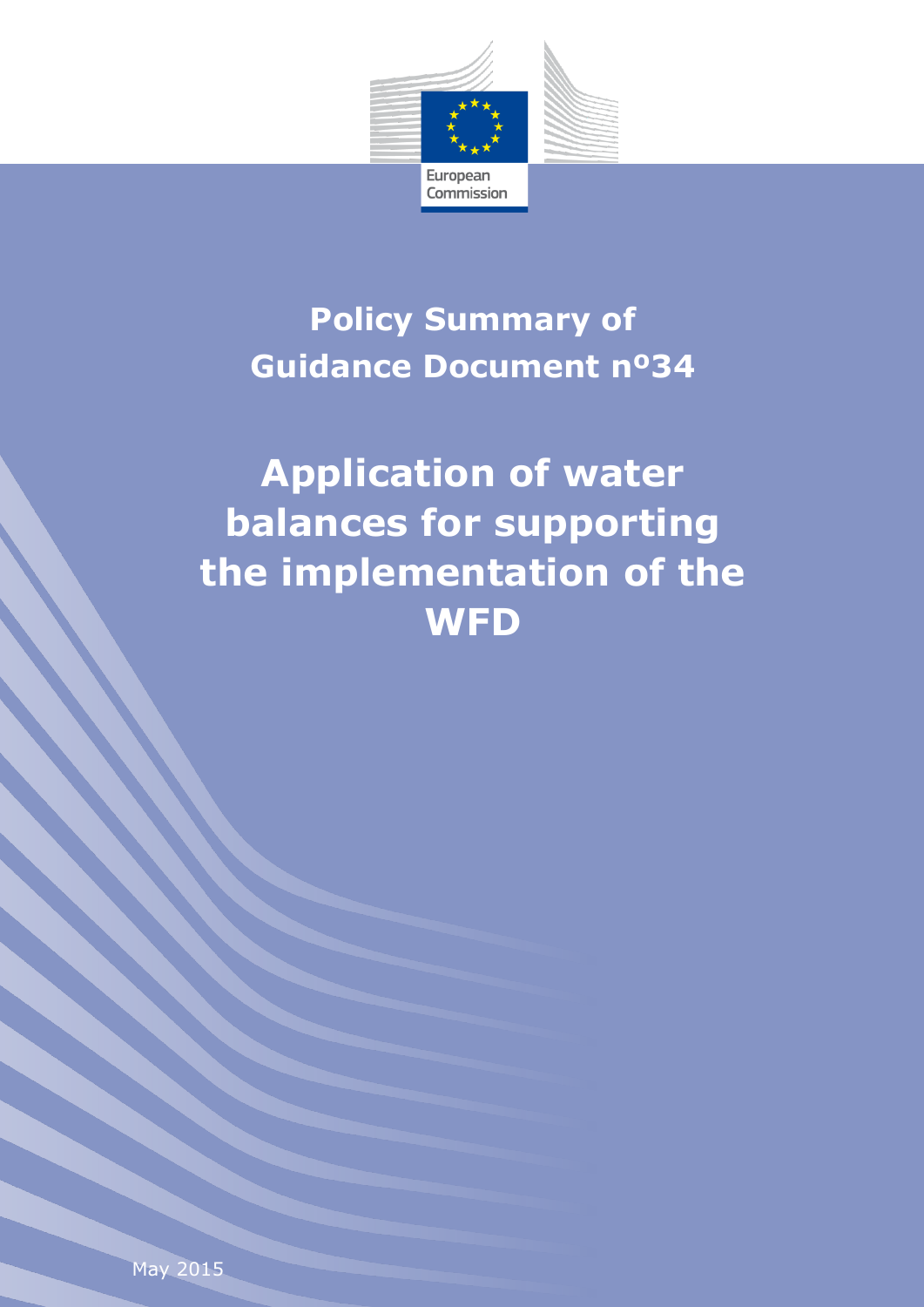The Water Framework Directive  $(WFD)^1$  aims for long-term sustainable water management based on a high level of protection of the aquatic environment. One of the main objectives of the WFD is to achieve 'good status' for all ground and surface waters by 2015. However, the 2012 Commission 'Blueprint to safeguard Europe's Water Resources<sup>,2</sup> found that about half of EU surface waters are unlikely to reach good ecological status in 2015, and identified important gaps in monitoring, water quantity and efficiency issues. This communication proposed a wide range of implementation tools, including water accounting, which have been taken up in the 2013-15 work programme for the WFD's common implementation strategy<sup>3</sup>.

Water management in the EU is affected by several problems, including the consequences of water scarcity, droughts and land degradation caused by the over-exploitation of water resources, which are exacerbated by climate change. The implications thereof are plenty, including changes in river flows and seasonality, land-use changes and extensive water withdrawals. In all probability, these problems will increase further, although some European countries will be much more affected than others.

Bringing in water accounting and efficiency objectives at sectorial level could provide a stronger basis for effective and targeted water protection measures and guide water policy and management at the different levels of decision-making. Water accounts can tell how much water flows in and out of a river basin and how much water can realistically be expected to be available before allocation takes place.

To establish some common ground, the Guidance Document **on the application of water balances for supporting River Basin Management planning processes and the implementation of the Water Framework Directive (WFD) in Europe** has been developed. It focuses on the development of water asset accounts (water balances in the form of standard tables with compiled data sets) with the aim of providing useful information on their development and use, and promoting to a certain extent comparability.

The aim of the document is to promote a coherent framework to cross-evaluate the information on drivers, pressures and impacts on water quantity (including in terms of the coherence between water abstraction and water recharge, water flows between water bodies/catchments, storage changes over time, etc.).

To develop the guidance document previous works were assessed and considered, and an important part of the proposed methodology was based on the UN System of Environmental Economic Accounting for Water (SEEAW) and its 'Asset Accounts'. As reflected in the document, the **bases for water balances are** the components of, and equations that govern, the hydrological cycle. These balances measure stocks at the beginning and the end of the accounting period and record the changes in those stocks. They account, for instance, for: rainfalls that reach the soil surface and the vegetation where water can be intercepted; water infiltration in the soil or run off; the contribution of groundwater to river flows;

 1 Directive 2000/60/EC of the European Parliament and of the Council of 23 October 2000 establishing a framework for Community action in the field of water policy, OJ L 327, 22.12.2000.

 $^{2}$  COM(2012) 673 final.

 $3$  The common implementation strategy (CIS) is a cooperative and open process involving the Commission, Member States and stakeholders. It started in 2001 and aims to facilitate WFD implementation.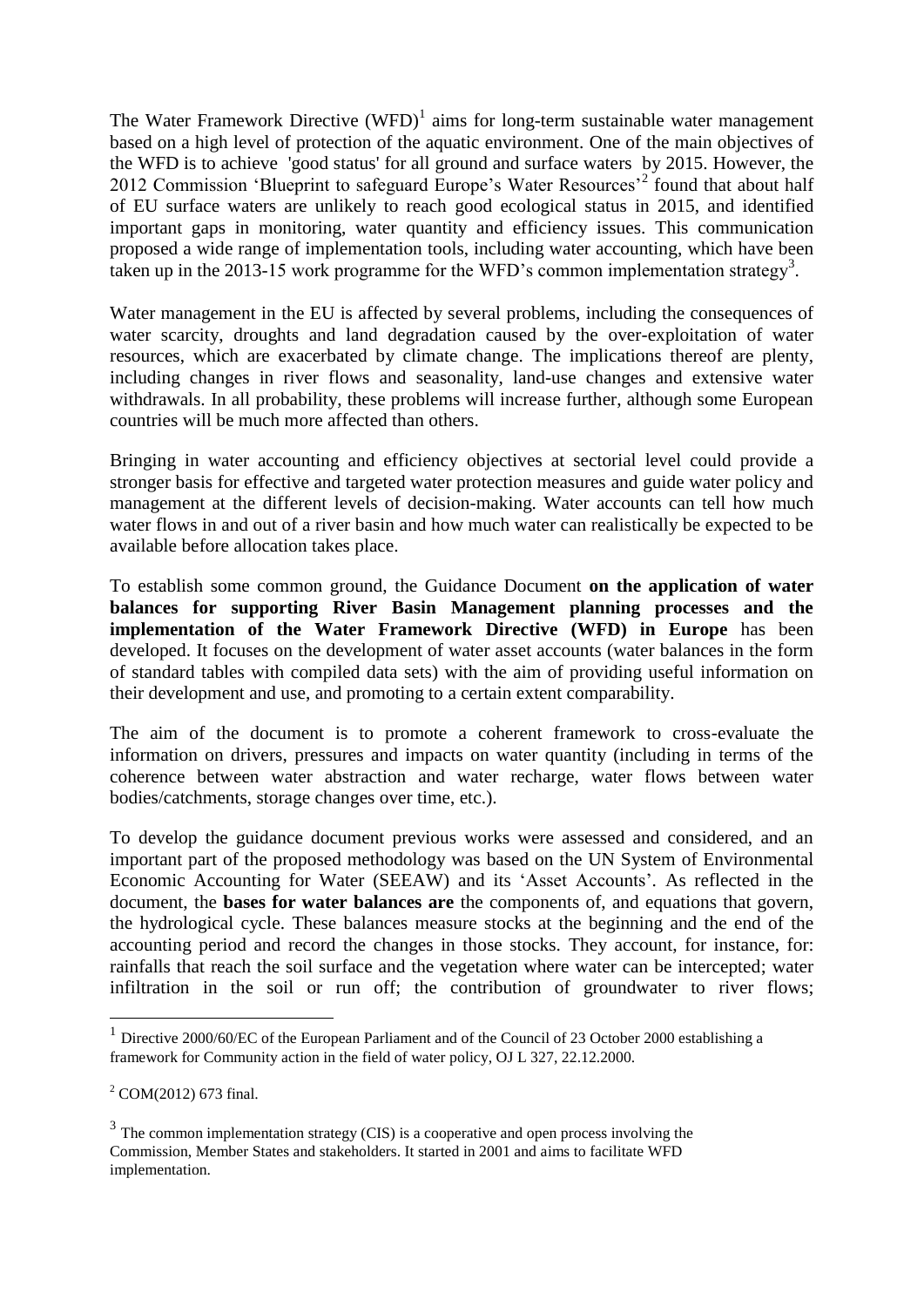evapotranspiration, or direct evaporation from the soil or from the river. The hydrological cycle parameters are complemented with anthropogenic water abstractions and returns to the aquatic environment.

Water balances can be further **expanded and complemented** with additional parameters relevant to water accounting, management and policy. These include water use per economic sector, alternative water supplies (desalination, water reuse), water demands, conveyance efficiency and losses, or economic information on the main water users (e.g. yields, income generated, etc.). The relevance of including or excluding specific water components will depend on the water management issues that need to be addressed, the importance of quantitative aspects, and the specificities of the river basin being assessed.

The **time scale** should be carefully selected based on management issues, catchment considerations, management decisions, and potential solutions. Moreover, water managers will need to assess obtained results from water accounts always considering the time scale adopted, and adjust measures accordingly and tailored to the selected period.

A wide range of **spatial scales** are relevant to the different hydrological processes accounted for in the water balance. The key processes that are addressed as priorities in water management decisions should help in reflecting on the choice of the most appropriate spatial scale for establishing a water balance. Building water balances for very large catchment areas can mask the variability of water resources and water demands within the study area. On the other hand, developing water balances for very small water units will not help identify water management challenges that could be addressed by changes in water management rules applied at the water catchment, river basin or sometimes regional/national scales.

**Uncertainty** in estimates of the main water balance output indicators is inherent to the water balance development and calculations. Uncertainty depends on the accuracy of data and measurements used to estimate key parameters, or on the application of specific estimation techniques, and model simulation, that also has uncertainty in estimated values. As eliminating uncertainty is impossible, understanding it is central to the correct interpretation of water balance calculations. The reliability of water balance estimates will be contingent upon the amount of data and hydrological/hydrogeological knowledge available, the availability of hydrological models, knowledge about initial and boundary conditions, maturity of process description, temporal and spatial discretisation.

While these might be challenging to estimate, the **environmental demand** (i.e. the quantities of water to be allocated to aquatic ecosystems so they properly function) **and other water requirements** that have a legal basis (e.g. specific water discharges defined at a frontier point as part of transnational water treaties) should be considered when developing water balances, especially if these are expanded with economic uses and activities.

Water balances are **not yet systematically developed** and applied today in European catchments facing quantitative imbalances. Still, many water authorities in different MS have experience with the application of (full or partial) water balances or with assessment frameworks that have similarities with water balances, and the guidance document provides useful examples.

To support a wider range of water management decisions, physical water balance can be expanded, in particular to account for: **water quality** issues so it can help addressing water quantity and water quality issues simultaneously; the **socio-economic importance of water**